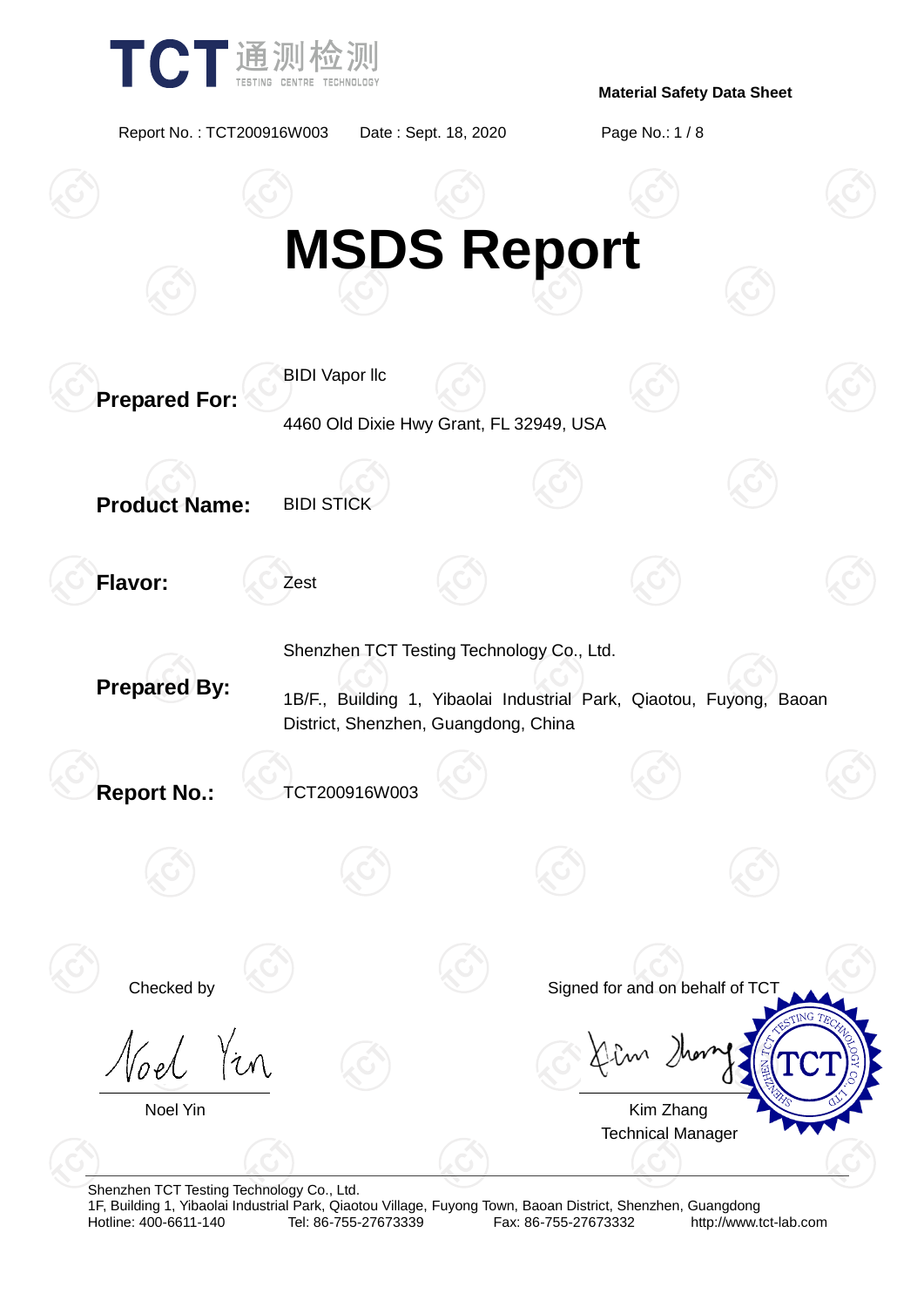

Report No. : TCT200916W003 Date : Sept. 18, 2020 Page No.: 2 / 8

# **Material Safety Data Sheet**

**Regulation (EC) No 1907/2006 (REACH), Annex II**

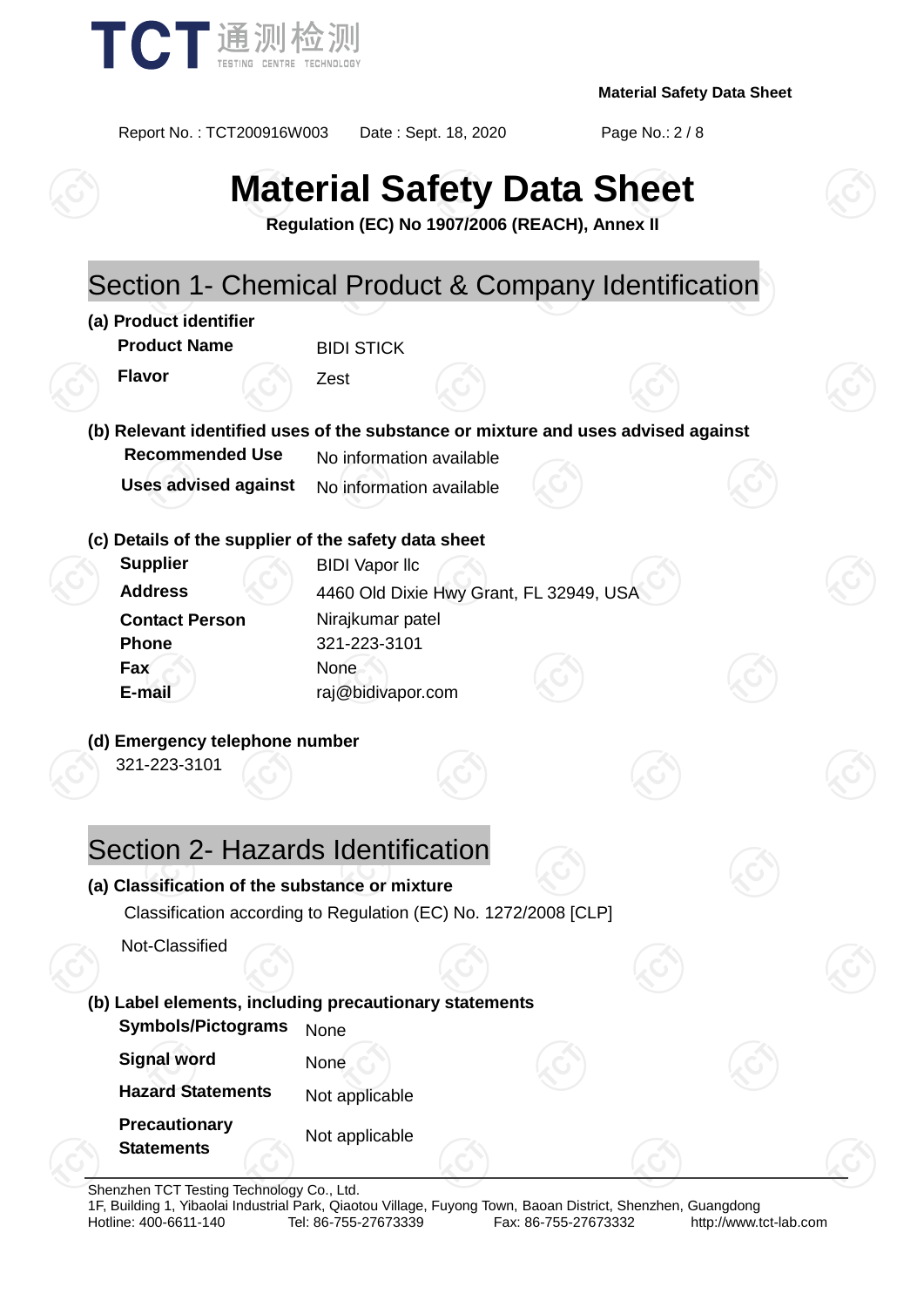

Report No. : TCT200916W003 Date : Sept. 18, 2020 Page No.: 3 / 8

**(c) Other hazards**

No information available





#### **(a) BIDI STICK is a mixture**

| <b>Chemical Name</b> | <b>CAS No.</b> | <b>CONTENT%</b> |  |
|----------------------|----------------|-----------------|--|
| Ethanol              | $64 - 17 - 5$  | 7.40            |  |
| Ethyl butanoate      | 105-54-4       | 0.14            |  |
| Isoamyl acetate      | 123-92-2       | 0.48            |  |
| Allyl caproate       | 123-68-2       | 0.10            |  |
| Propylene Glycol     | $57 - 55 - 6$  | 49.57           |  |
| <b>Menthol</b>       | 89-78-1        | 0.12            |  |
| Nicotine             | $54 - 11 - 5$  | 5.85            |  |
| Glycerin             | $56 - 81 - 5$  | 28.94           |  |
| Benzoic acid         | 65-85-0        | 7.15            |  |
| Vanillin             | 121-33-5       | 0.10            |  |
| <b>Ethyl Acetate</b> | 141-78-6       | 0.04            |  |
| Isobutyl acetate     | 110-19-0       | 0.03            |  |
| Hexyl acetate        | 142-92-7       | 0.04            |  |
| Ethyl maltol         | 4940-11-8      | 0.04            |  |

## Section 4- First Aid Measures

#### **(a) Description of first aid measures**

| <b>General advice</b> | In case of accident or unwellness, seek medical advice immediately                                                                                                                                                                    |  |  |
|-----------------------|---------------------------------------------------------------------------------------------------------------------------------------------------------------------------------------------------------------------------------------|--|--|
| <b>Inhalation</b>     | If fumes or combustion products are inhaled, remove victim to fresh air and                                                                                                                                                           |  |  |
|                       | keep at rest in a position comfortable for breathing. Get medical<br>advice/attention if you feel unwell                                                                                                                              |  |  |
| Ingestion             | Give water to rinse out mouth, then drink plenty of water, vomiting, and go<br>to a doctor                                                                                                                                            |  |  |
| Eye contact           | Keep eyelids apart and away from eye and moving the eyelids by lifting the<br>upper and lower lids occasionally, flush eyes with plenty of water or saline<br>water for at least 15 minutes, call a physician if irritation persists. |  |  |
| <b>Skin contact</b>   | Wash off immediately with soap and plenty of water while removing all<br>contaminated clothes and shoes. Wash contaminated clothing before<br>reuse. If skin irritation persists, call a physician.                                   |  |  |
|                       |                                                                                                                                                                                                                                       |  |  |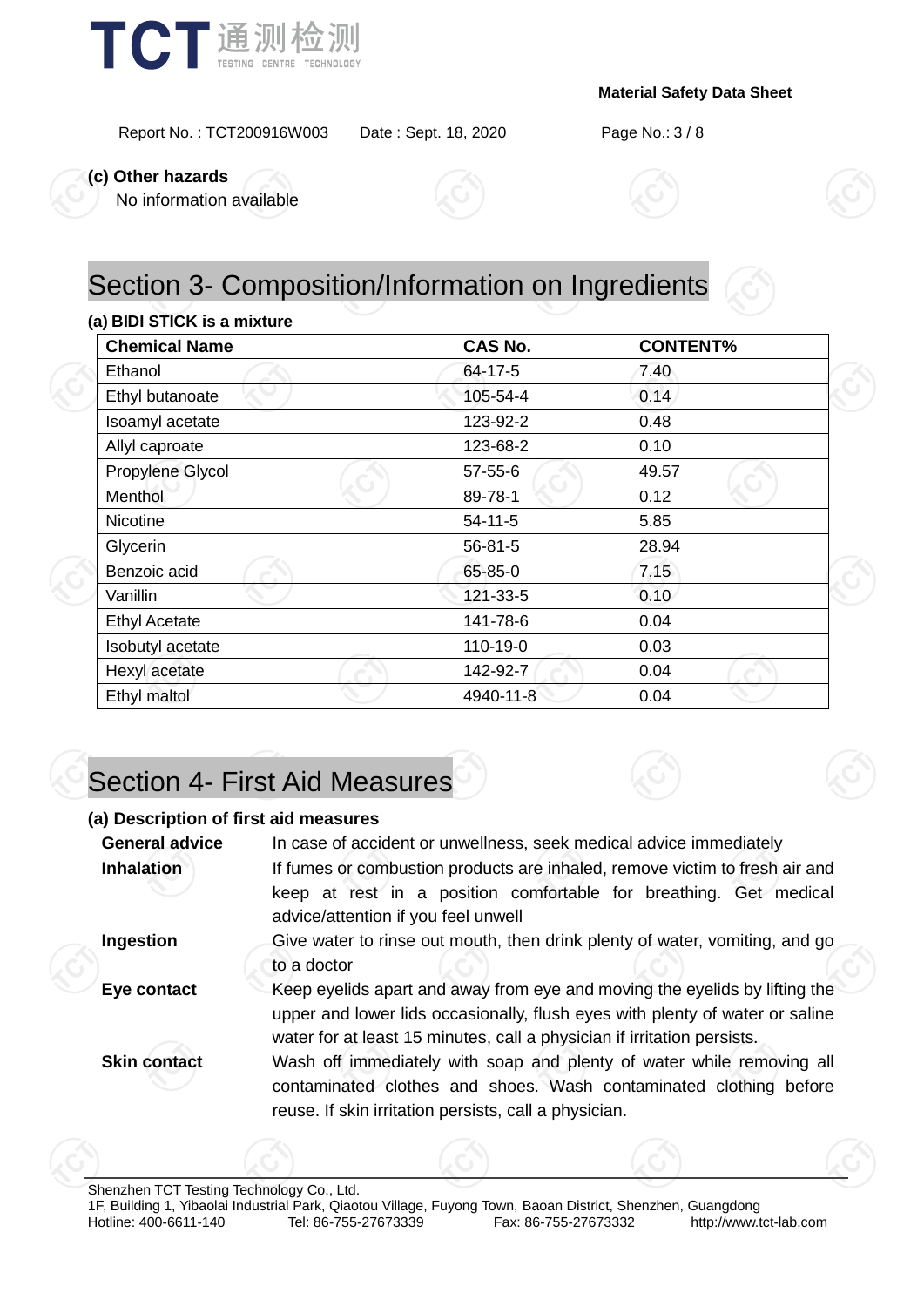

Report No. : TCT200916W003 Date : Sept. 18, 2020 Page No.: 4 / 8

**(b) Most important symptoms and effects, both acute and delayed**

No information available

**(c) Indication of any immediate medical attention and special treatment needed**

Treat symptomatically

### Section 5- Fire Fighting Measures

**(a) Extinguishing media Suitable extinguishing bundance cxangershing** Water, CO<sub>2</sub>, Dry chemical powder, Foam **Unsuitable extinguishing media** No information available

**(b) Special hazards arising from the substance or mixture**

No information available

### **(c) Special protective equipment and precautions for fire-fighters**

Firefighters should wear self-contained breathing apparatus and full firefighting turnout gear; Prevent, by any means available, spillage from entering drains or water courses; Use water delivered as a fine spray to control fire and cool adjacent area.

### Section 6- Accidental Release Measures

#### **(a) Personal precautions, protective equipment and emergency procedures**

Evacuate personnel to safe areas. Avoid contact with skin, eyes or clothing. Ensure adequate ventilation, especially in confined areas. Do not breathe dust/fume/gas/mist/vapors/spray.

#### **(b) Environmental precautions**

Prevent product from entering drains

#### **(c) Methods and material for containment and cleaning up**

Pick up and transfer to properly labeled containers. Avoid generation of dust

### Section 7- Handling and Storage

#### **(a) Precautions for safe handling**

Handle in accordance with good industrial hygiene and safety practice. Avoid contact with skin,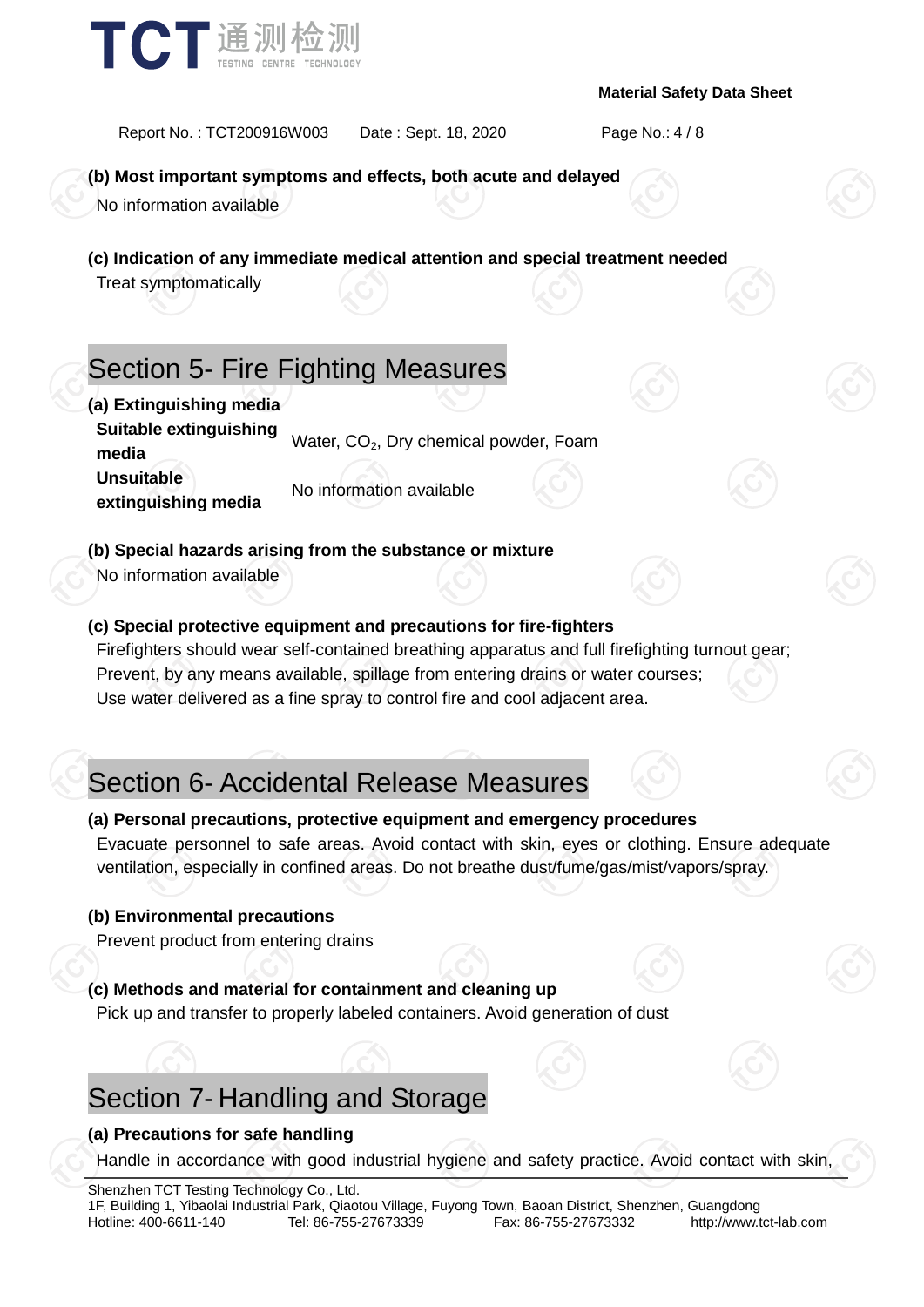

Report No. : TCT200916W003 Date : Sept. 18, 2020 Page No.: 5 / 8

eyes or clothing. Avoid generation of dust. Do not breathe dust/fume/gas/mist/vapors/spray

#### **(b) Conditions for safe storage, including any incompatibilities**

Keep containers tightly closed in a dry, cool and well-ventilated place. Protect from moisture and fire. Store away from Oxidant, acids, halogen, Equipped with corresponding varieties and number of fire equipment and leakage emergency treatment equipment.

### Section 8 - Exposure Controls/Personal Protection

#### **(a) Exposure controls**

**Engineering Controls** Ensure adequate ventilation, especially in confined areas

#### **(b) Personal protective equipment**

**Personal protective equipment** Respiratory Protection: Special protection is generally not required, but if exposed to dust, it is recommended to wear self absorption filter dust masks Skin Protection: Wear suitable protective clothing and gloves Eye Protection: Not necessary under normal conditions. Wearing chemical safety protective glasses if necessary **Hygiene Measures** Wash hands or take a shower after working

#### **(c) Environmental exposure controls**

Avoid release to the environment

### Section 9- Physical and Chemical Properties

|                    | <b>Physical State</b>                                            | Appearance: Yellow |  |  |
|--------------------|------------------------------------------------------------------|--------------------|--|--|
|                    |                                                                  | Form: Liquid       |  |  |
|                    |                                                                  | Odor: Jungle Juice |  |  |
|                    | pH, with indication of the<br>concentration                      | No data            |  |  |
|                    | <b>Melting/freezing point</b>                                    | No data            |  |  |
|                    | <b>Boiling Point, initial boiling</b><br>point and Boiling range | No data            |  |  |
| <b>Flash Point</b> | No data                                                          |                    |  |  |
|                    | <b>Evaporation rate</b>                                          | No data            |  |  |

Shenzhen TCT Testing Technology Co., Ltd.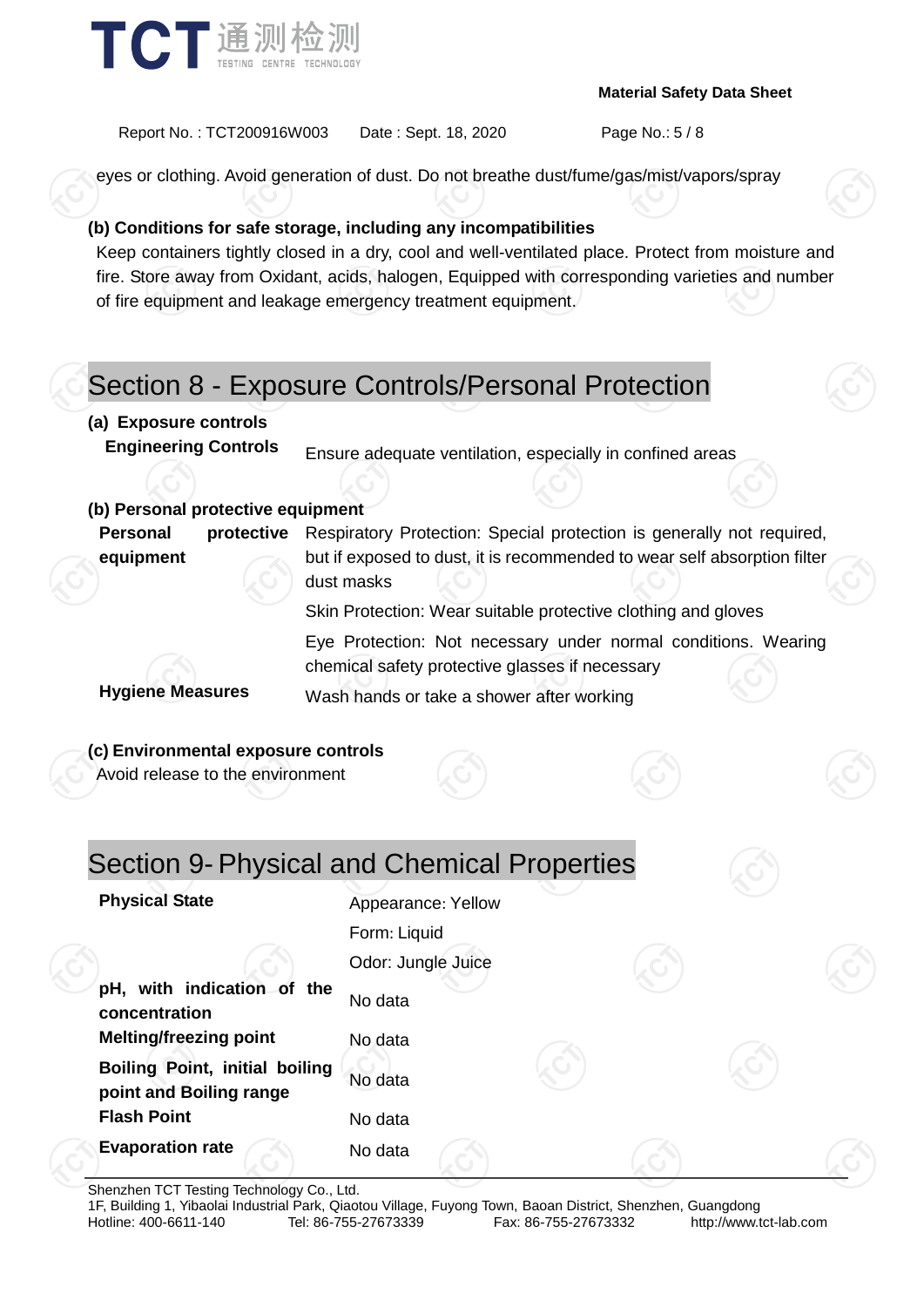

Report No. : TCT200916W003 Date : Sept. 18, 2020 Page No.: 6 / 8

**Flammability (soil, gas)** No data **Upper/lower flammability or explosive limits** No data **Vapor pressure** No data **Vapor Density (Air = 1)** No data **Density/relative density** No data **Solubility in Water** Soluble in water. **Autoignition temperature** No data **Decomposition temperature** No data **Kinematic viscosity** No data **Dynamic viscosity** No data **Explosive properties** No data **Oxidizing properties** No data Section 10 – Stability and Reactivity **(a) Reactivity** Stable under normal conditions **(b) Chemical stability** Stable under recommended storage conditions **(c) Possibility of hazardous reactions** None under normal processing **(d) Conditions to avoid** No information available **(e) Incompatible materials** No information available **(f) Hazardous decomposition products** No information available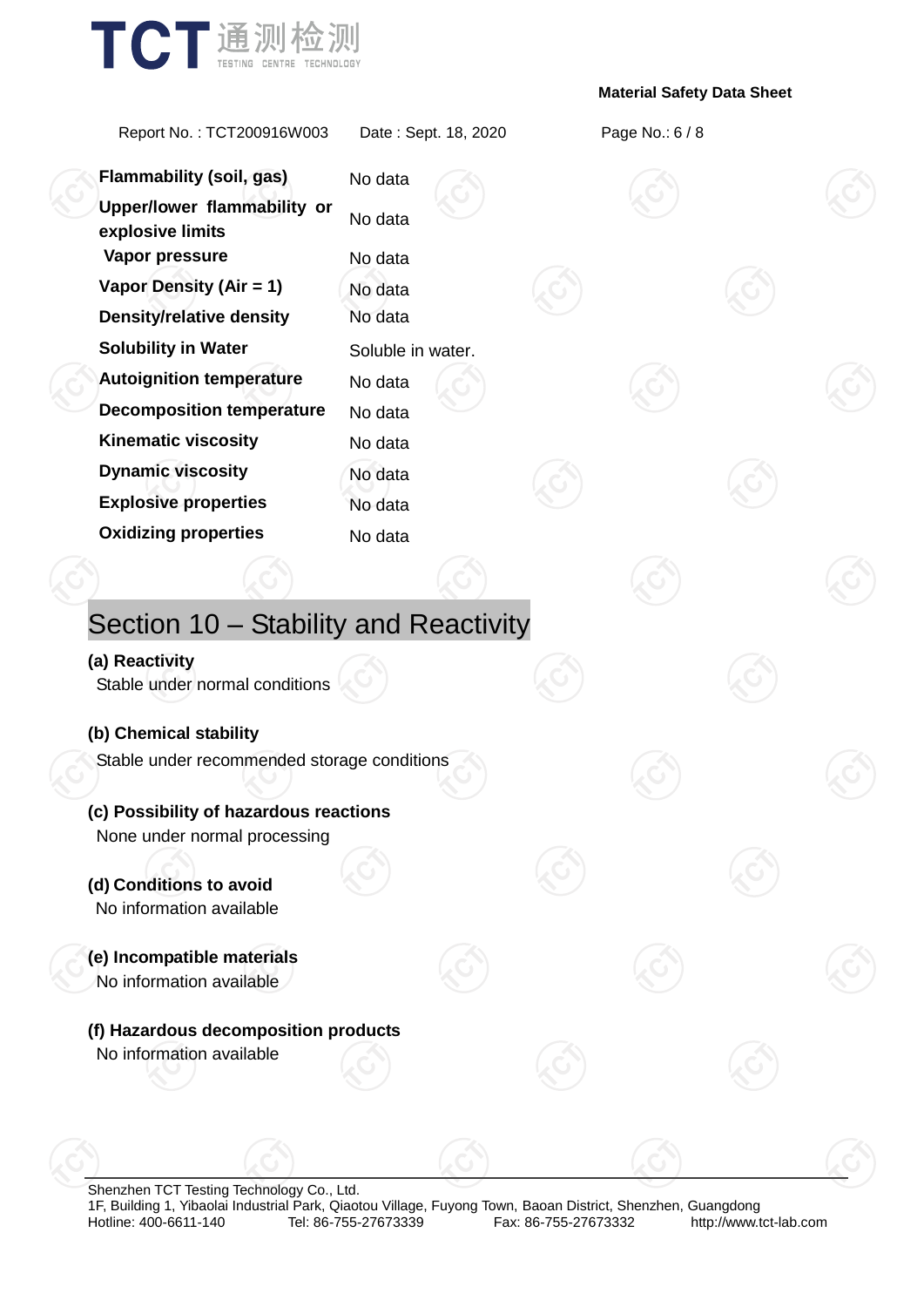

Report No. : TCT200916W003 Date : Sept. 18, 2020 Page No.: 7 / 8

### Section 11 – Toxicological Information

**(a) Information on toxicological effects Acute toxicity** Not classified **Skin corrosion/irritation** Not classified **Serious eye damage/eye irritation** Not classified **Sensitization** Not classified **Germ cell mutagenicity** Not classified **Carcinogenicity Not classified Reproductive toxicity** Not classified **STOT - single exposure** Not classified **STOT - repeated exposure** Not classified **Aspiration hazard** Not classified

### Section 12-Ecological Information

| <b>Toxicity</b>                            | No information available |
|--------------------------------------------|--------------------------|
| <b>Persistence</b><br>and<br>degradability | No information available |
| <b>Bioaccumulative potential</b>           | No information available |
| <b>Mobility in soil</b>                    | No information available |
| Other adverse effects                      | No information available |

### Section 13 – Disposal Considerations

**Waste treatment methods** Product disposal recommendation: Observe local, state and federal laws and regulations.

> Packaging disposal recommendation: Containers may be recycled or re-used. Observe local, state and federal laws and regulations.

> The potential effects on the environment and human health of the substances used in material; the desirability of not disposing of waste material as unsorted municipal waste and of participating in their separate collection so as to facilitate treatment and recycling;

Shenzhen TCT Testing Technology Co., Ltd. 1F, Building 1, Yibaolai Industrial Park, Qiaotou Village, Fuyong Town, Baoan District, Shenzhen, Guangdong http://www.tct-lab.com